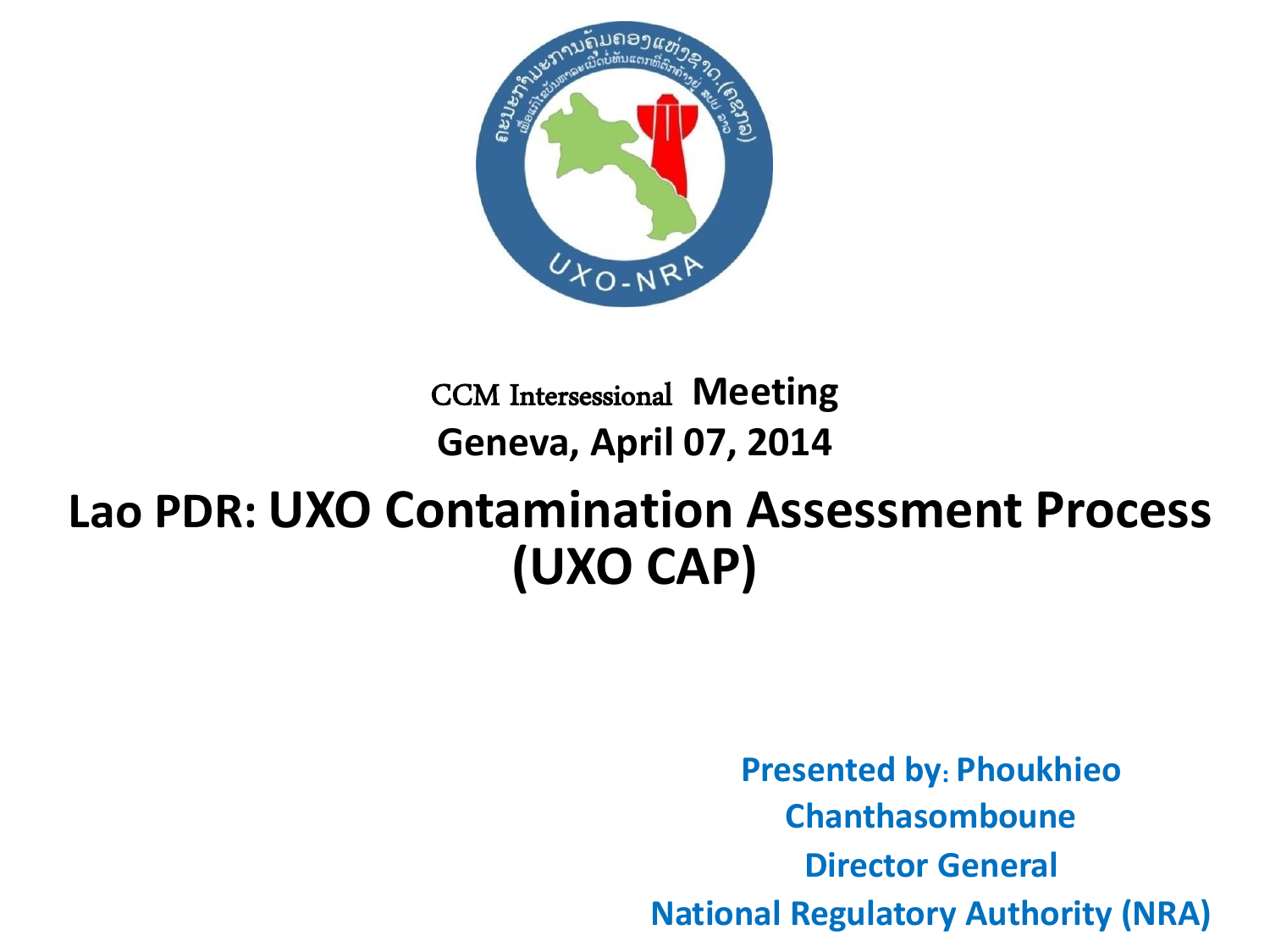#### **Background**



- **Lao PDR was heavily bombed and experienced intense ground-fighting during the Indo-China war from 1964 to 1973 (more than 2 million tons).**
- **Up to 87,000 sq.km. of Laos is potentially UXO contaminated with various types of UXO, according to U.S. bombing data and HI Survey;**
- **There are multiple types of UXO: (cluster munitions, big bombs, mortars, artillery shells, grenades, landmines, etc.) Most contamination is sub-surface.**
- **Of almost 500 casualties since 2008, the vast majority were from sub-surface explosions caused by setting fires or digging.**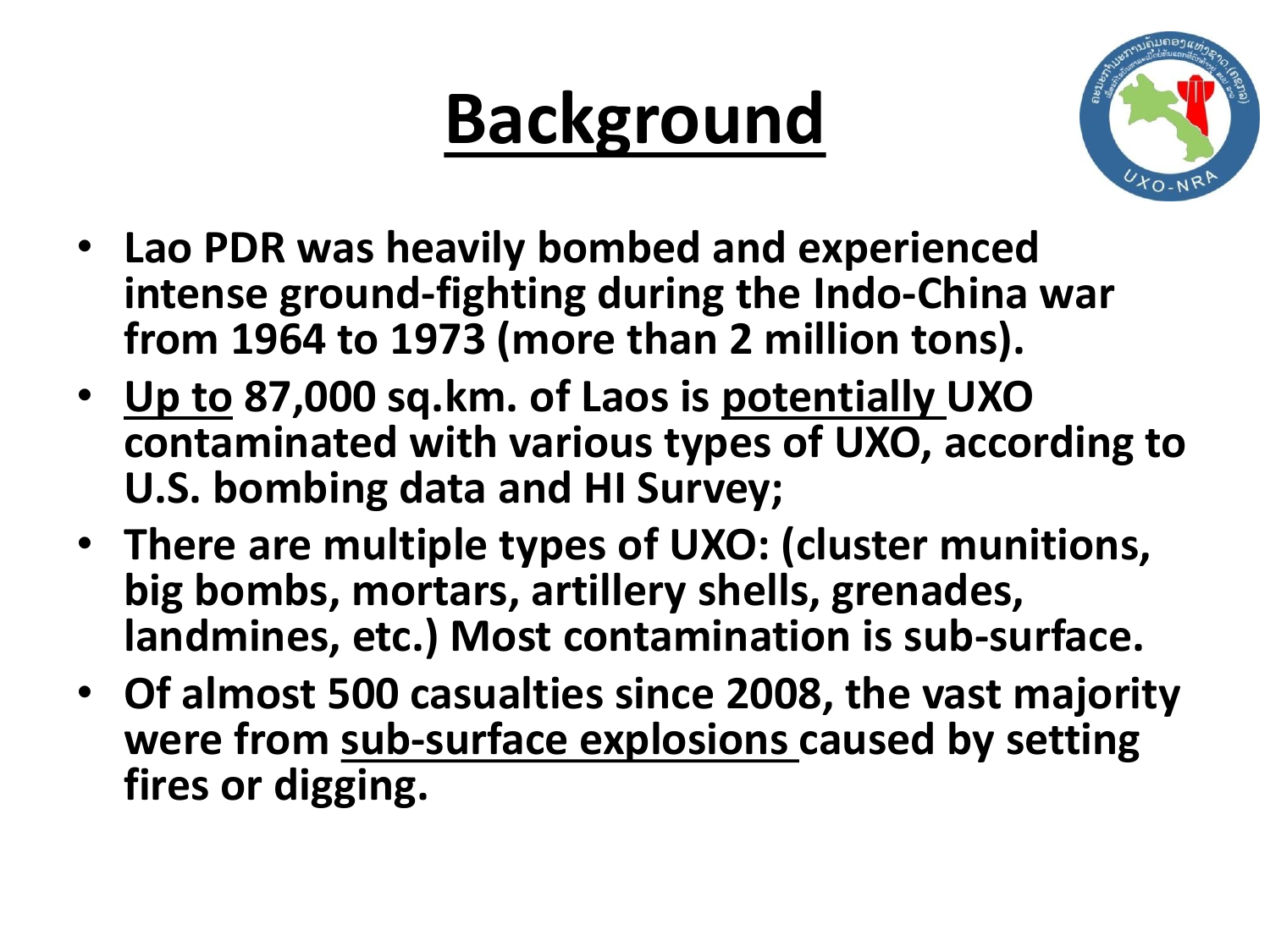## **Objectives of Survey**



**1. Identify Confirmed Hazardous Areas;**

- **2. Ensure effective and efficient use of resources;**
- 3. **Help fulfill Lao PDR obligations under CCM, CCW, etc.**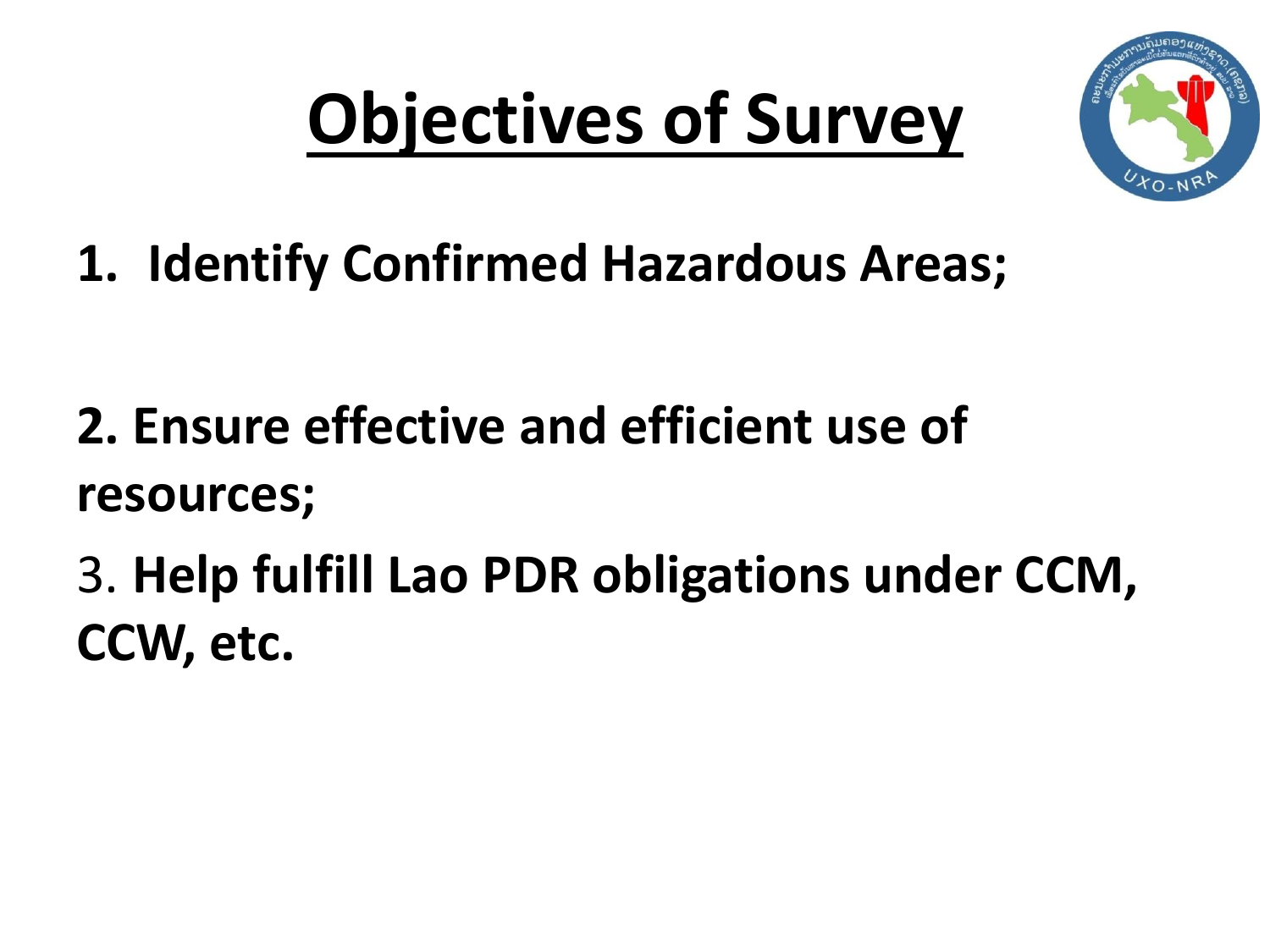### **Evidence Based Approach**



• **Lao PDR will take an 'evidence-based' approach;**

• **'Evidence' includes: U.S. Bombing Data, accident reports, reports of previous survey/clearance, testimony of villagers, UXO fragmentation, etc. (\*Evidence will be verified during pilot project)**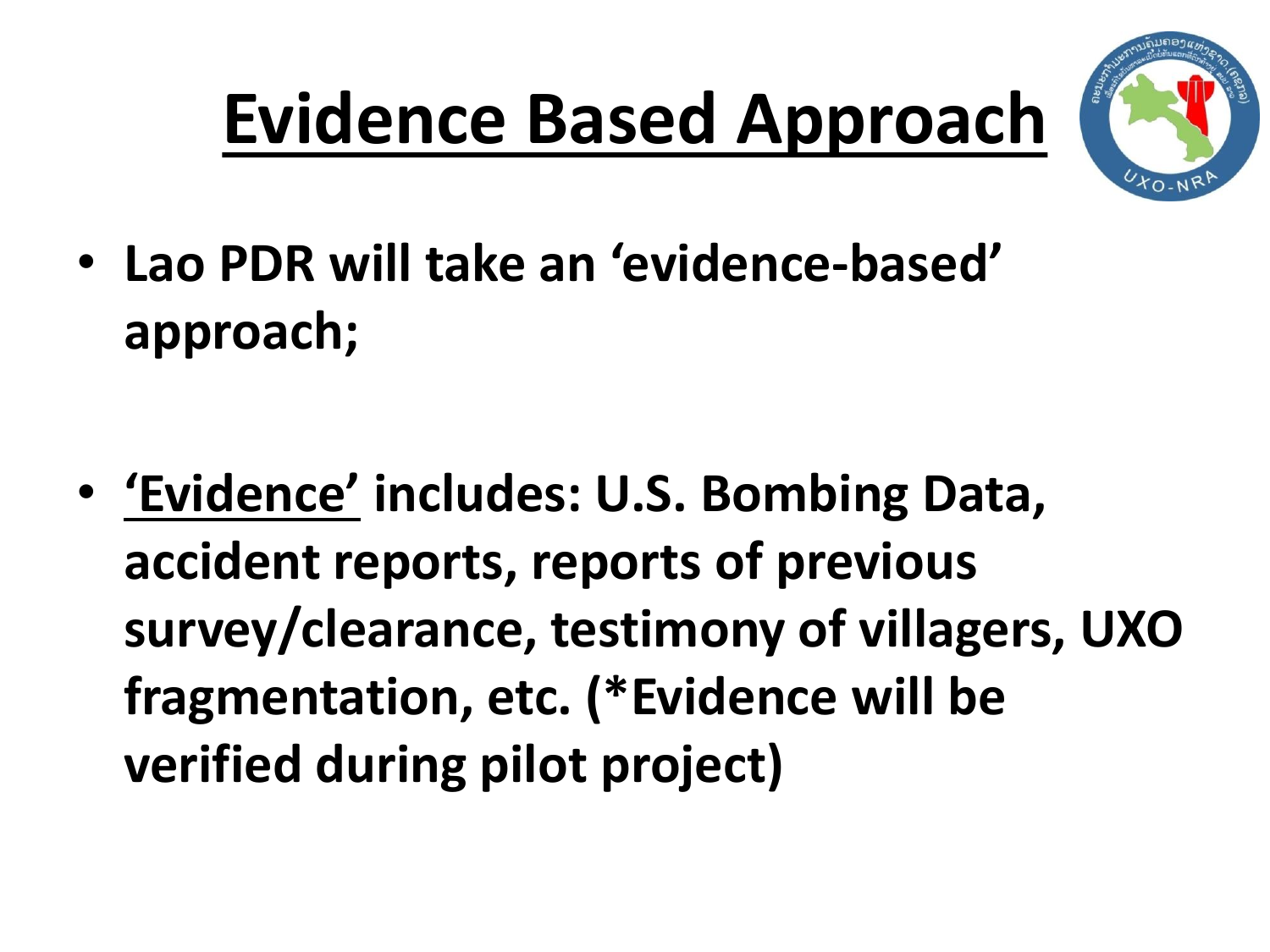#### **Pilot Project**



- **A pilot project will be conducted in Lao PDR, involving UXO Lao and international operators to test CAP methodology and refine as appropriate before adopting as national standard.**
- **Pilot will focus initially on cluster munitions remnants;**
- **Survey priorities will be Focus Development Areas that are potentially contaminated;**
- **Focus Development Areas are also priorities for clearance, if found to be contaminated;**